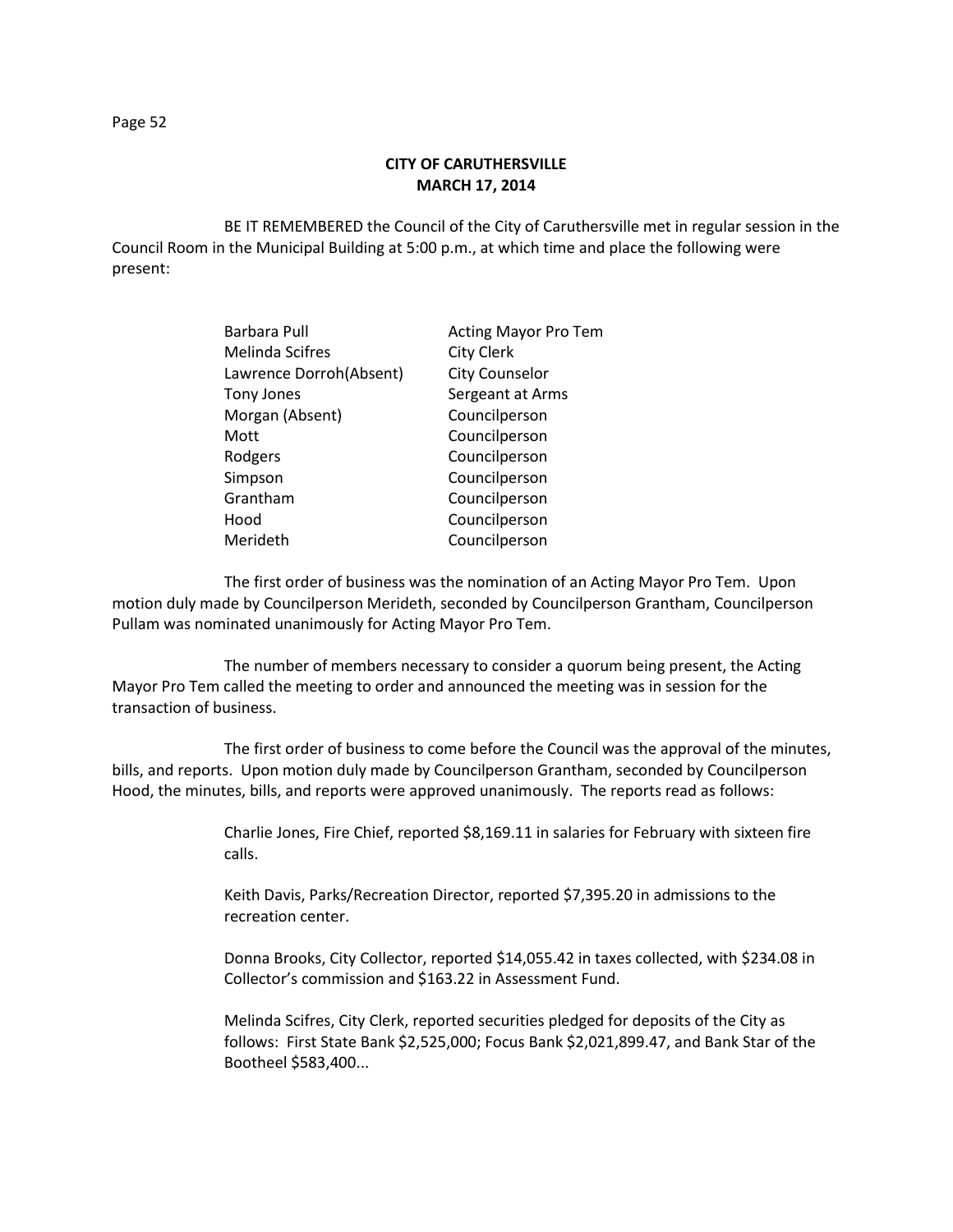Page 53

Terry Rushing, Street Commissioner, reported \$1,100 in rentals for the armory, and \$1,332.23 for other fees paid to the City.

Paul Shaw, Water/Wastewater Manager, reported the following revenues for February:

| Water                | \$85,637.81  | <b>Water Customers</b> | 2329 |
|----------------------|--------------|------------------------|------|
| Sewer                | 22,877.76    | <b>Sewer Customers</b> | 2242 |
| Garbage              | 35,072.42    |                        |      |
| <b>Meter Service</b> | 799.37       |                        |      |
| Mo. Spray            | 566.01       |                        |      |
| Primacy Fee          | 7.00         |                        |      |
| Sewer Primacy        | 3.50         |                        |      |
| Sewer Bond           | 10,504.30    |                        |      |
| <b>Bond Service</b>  | 541.00       |                        |      |
| Total                | \$156,603.84 |                        |      |

Christi Watkins, Court Clerk, reported \$61.06 in POST funds, \$11,233.35 in fines collected, \$123.00 Sheriff's Retirement, \$60.93 in JEF funds, and \$435.21 in CVC funds.

The next order of business to come before the Council was a discussion of the salary for Chief of Police. Councilperson Merideth motioned to table the matter until the next meeting, with Councilperson Grantham seconding, and motion carried. A Police and Fire Committee meeting will be held prior to the next meeting.

The next item to come before the Council was the vacation time for the police and fire departments. Councilperson Rodgers motioned to table the discussion for the vacation time, with Councilperson Mott seconding, and motion carried.

Councilperson Rodgers reported the fire department had answered six calls during the period of March 11 through March 17. Several training classes were scheduled in March - one for pipelines and the other would be a storm spotter class held by the National Weather Service. Fire Chief Jones then reported the lighting in the hallway at the Public Safety Center constantly stayed on. He asked that the lights have a sensor put on them to turn them off. He had received two quotes to change the lighting, and the quotes read as follows:

| Hampton Electric | \$270.00 |
|------------------|----------|
| Peeler & Sons    | 625.00   |

After discussion, Councilperson Merideth motioned to approve the low bid from Hampton Electric. Councilperson Hood seconded the motion, and motion carried unanimously.

Fire Chief Jones then reported the generator at the Public Safety Building has not been serviced since it was installed over a year ago. Two qualified vendors to service the generator were contracted to give quotes on the service, and the quotes read as follows: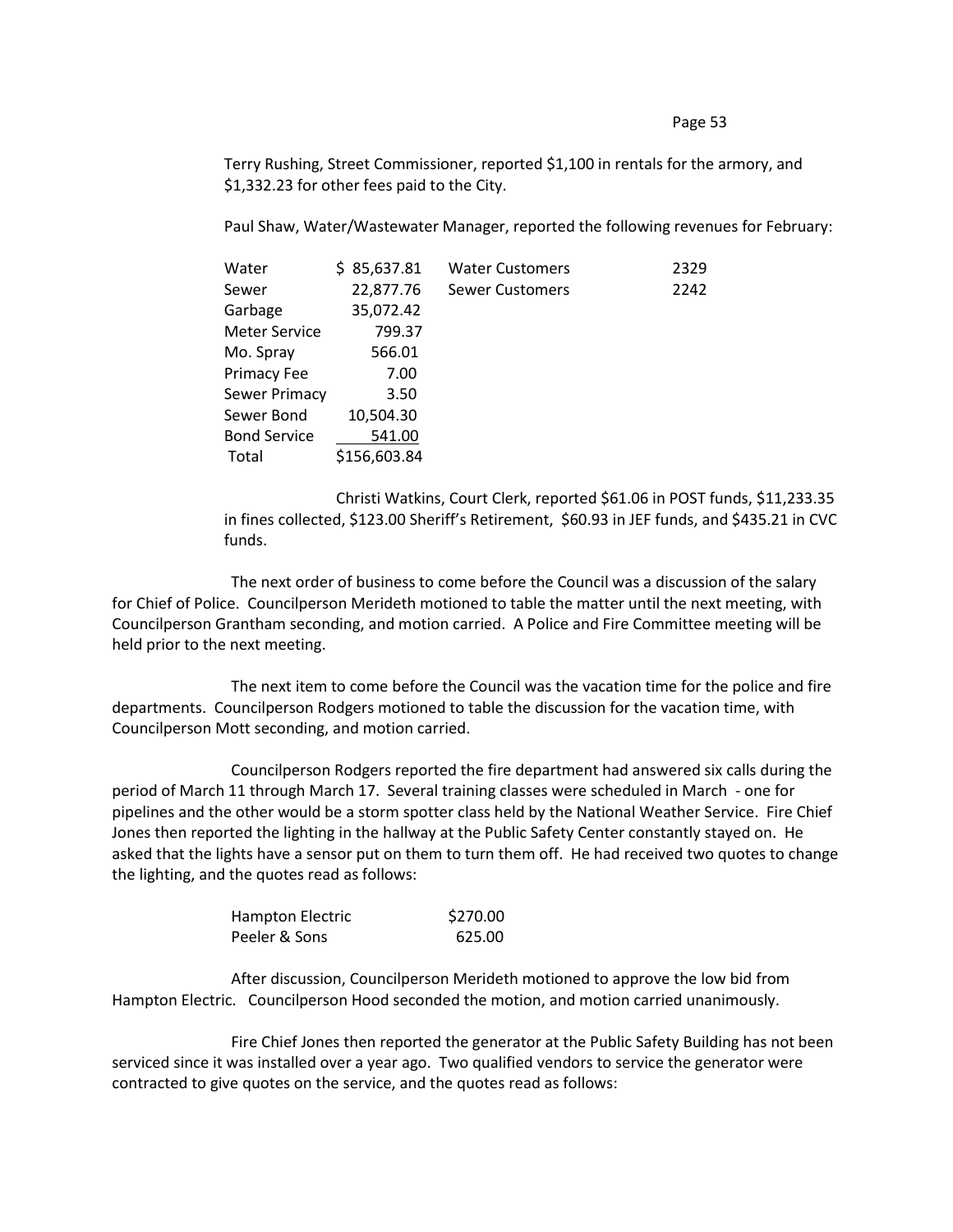| Hill Electric            | \$701.57 |
|--------------------------|----------|
| <b>Tipton Electrical</b> | 1000.00  |

Both companies are certified to service a Generac generator. After discussion, Councilperson Grantham motioned to accept the low bid from Hill Electric, with Councilperson Simpson seconding, and motion carried unanimously.

Councilperson Simpson then expressed her gratitude to the Police and Fire Departments for their action during a fire on Collins. Her grandchildren were in the house, and the departments carried out their duties to the best of their ability, and she appreciates their hard work.

Police Chief Tony Jones then reported Officer Michael Hopper will be leaving the Police Department on March 31, 2014. His final work day will be on March  $21<sup>st</sup>$ . Councilperson Merideth motioned to accept the resignation, with Councilperson Rodgers seconding, and motion carried unanimously.

Police Chief Jones then reported that two Easter Egg Hunts have been scheduled within the community. Asset Forfeiture funds can be used for community events. He asked the Council to approve \$1000.00 be taken from the account and split between both of the agencies that are sponsoring the event for children. Councilperson Simpson motion to approve the funds from Asset Forfeiture, with Councilperson Hood seconding, and motion carried.

Police Chief Tony Jones then reported to the Council that the Police Department had a 2010 Silverado four door/four wheel drive truck that could be given to the Code Enforcement Officer if the Council would allow \$10,000 for the truck, so the department could purchase another Tahoe. After the \$10,000, the remainder of funds for the Tahoe would come from Asset Forfeiture Funds. After discussion, Councilperson Merideth motioned to table the purchase of a truck, with Councilperson Hood seconding, and motion carried.

Paul Shaw, Water/Wastewater Manager, reported the heat/air unit in his office had quit working. Three bids had been sought for the replacement of the unit as follows:

| <b>Chris Peeler and Sons</b> | \$995.00   |
|------------------------------|------------|
| Guy's Refrigeration          | 1.100.00   |
| Hill Electric                | \$1,169.27 |

Upon motion duly made by Councilperson Mott, seconded by Councilperson Hood seconding and motion carried. The replacement of the unit will be paid for from the Water & Sewer Operation and Maintenance Fund, equipment and maintenance line.

Mr. Shaw then reported DNR had performed an inspection on the water plant last Friday, and the City received a good report.

Terry Rushing, Street Commissioner, reported cold asphalt will not be available from the plant until April. In the meantime, potholes will be filled with chat. He has talked with the mechanic regarding the John Deere tractor, and he said he cannot give a quote to tear the tractor apart to